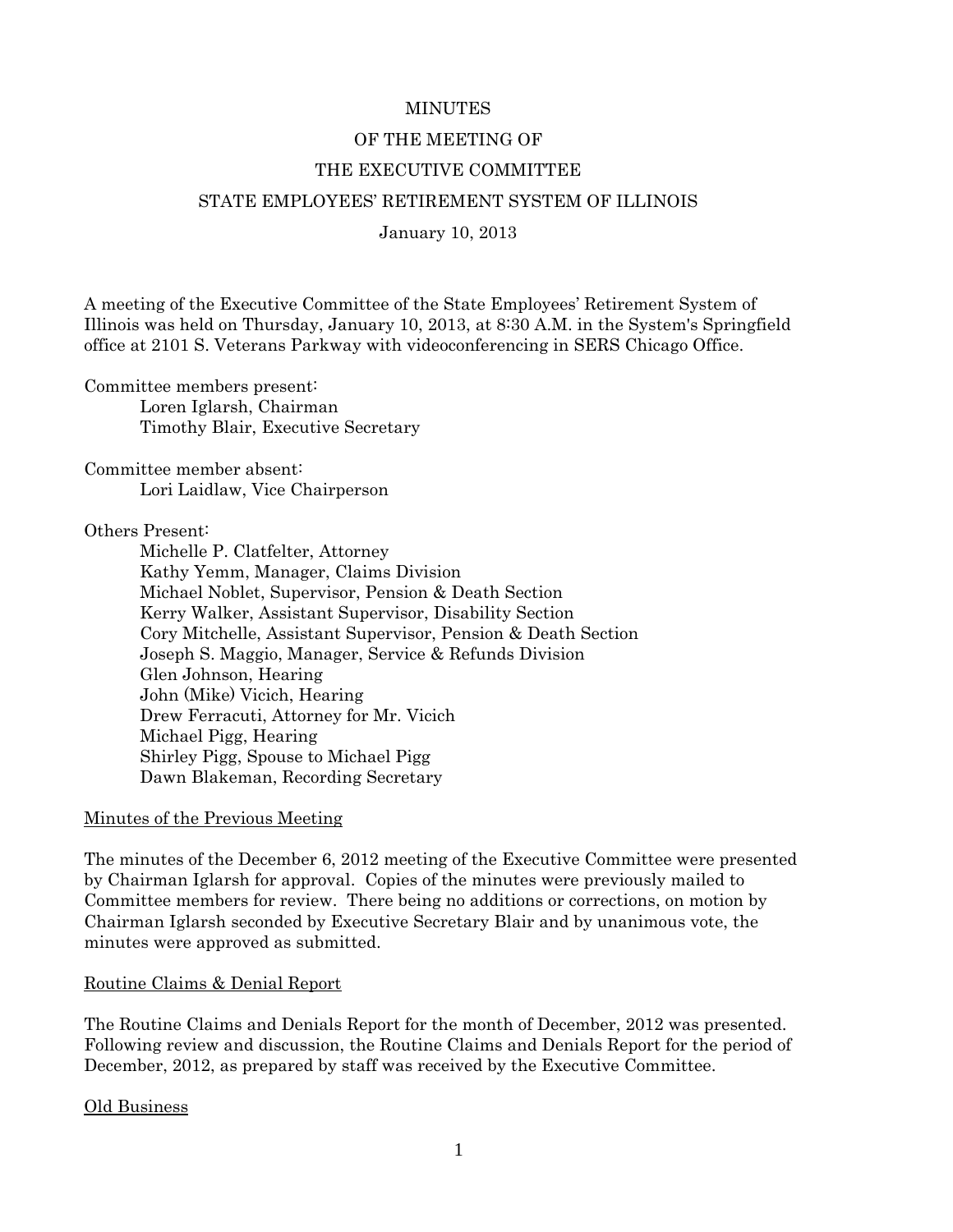| Robert Ruiz | Pension |
|-------------|---------|
|             |         |

 Robert Ruiz requested a personal hearing with the Executive Committee in a letter dated November 19, 2009, regarding the reciprocal agreement be cancelled so he can still collect his pension benefits from the County Employees' Annuity & Benefit Fund of Chicago pension fund.

 Mr. Ruiz through a telephone conversation in December, 2011 with Michael Noblet, Supervisor of the Pension and Death Division has requested another hearing continuance. Accordingly, this case continues to be deferred.

| Michelle Flowers |  |
|------------------|--|
|------------------|--|

#### Occupational Disability

 Michelle Flowers works for a state agency and a medical leave of absence was granted.

 Based upon a review of the file and information submitted, the Committee finds Ms. Flowers works for a state agency, and was granted a medical leave of absence.

 On June 10, 2012 the System's medical consultant reviewed the entire file. The review indicated the medical information in the file failed to substantiate a disability.

 Pursuant to the denial of disability benefits, Michelle Flowers requested and previously attended a personal hearing with the Executive Committee.

 Ms. Flowers explained the job duty statement was incorrect and that she would get more medical information.

 The Committee agreed to have Ms. Flowers complete a new job duty statement. SERS also agreed to have her supervisor do the same. The information would then be sent to the Disability Supervisor for review. Ms. Flowers also agreed to send additional medical records for review.

 The Committee agreed to defer this matter at this time in order to obtain the additional information.

Additional information was received and reviewed.

 Following discussion, the Committee agreed to refer this matter to SERS Attorney for a recommendation based on the facts and findings in file for presentation at the next meeting.

| <b>Beneficiary Policy Verification</b><br>Jean A. Rechner (deceased) |  |
|----------------------------------------------------------------------|--|
|----------------------------------------------------------------------|--|

 Ms. Rechner passed away on September 21, 2012. She was a retired member at the time of her death.

 SERS cannot locate a beneficiary form; however, there are two named beneficiaries (her children) listed on the database.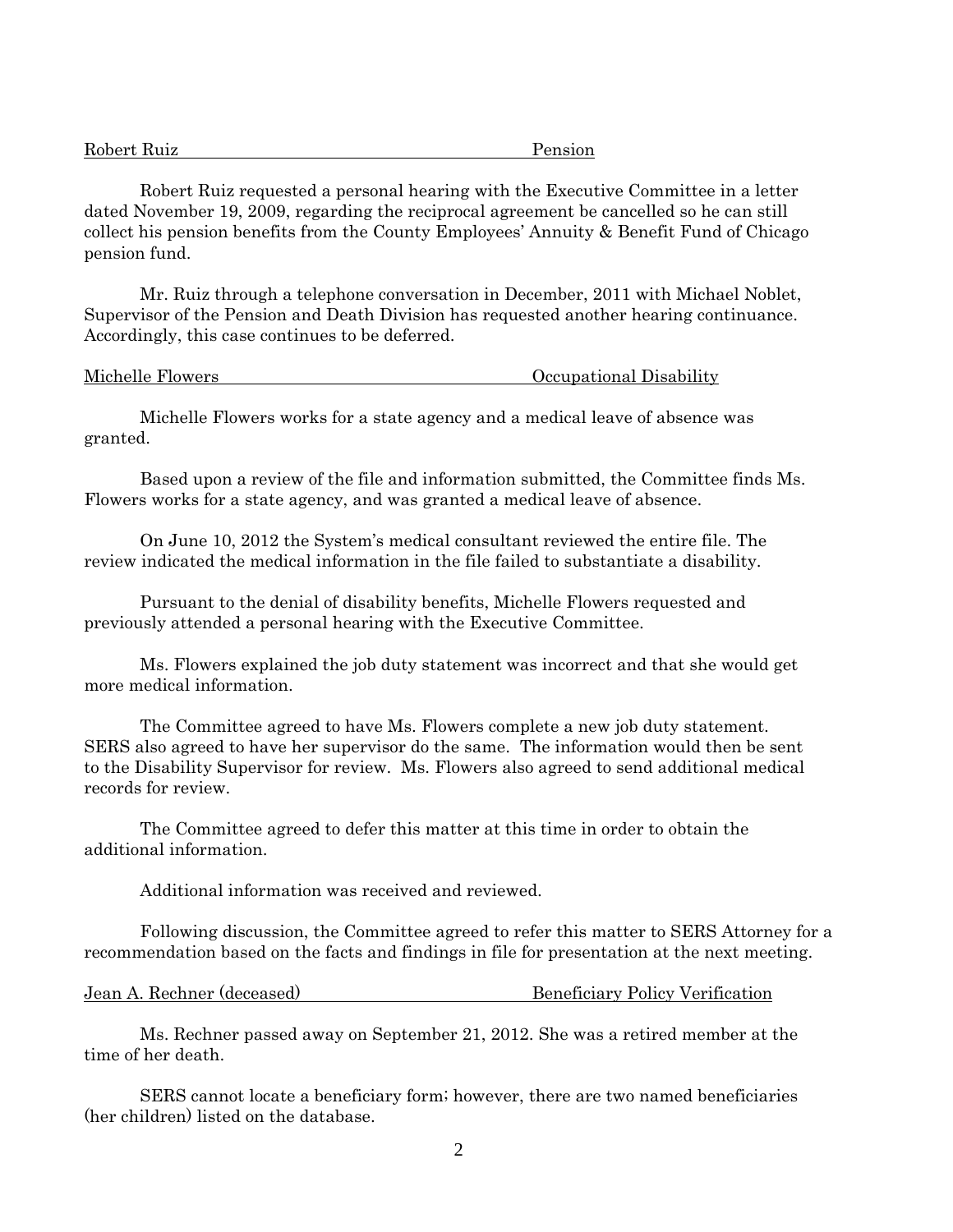Previously, Mr. Noblet, Supervisor of the Pension & Death Section requested that the Executive Committee approve him to send forms to the beneficiaries noted on the database even though the actual hard copy form cannot be located. Following a review of the file and some discussion on the existing policy, the Committee agreed to defer this matter in order to obtain confirmation for approval from our attorney.

 After some discussion the Committee and attorneys have agreed at this time that if there is not a beneficiary form located in the file, the money should be paid to the Estate.

#### Carlesha Springer Non-Occupational Disability

 Carlesha Springer works for a state agency and a medical leave of absence was granted.

 Ms. Springer's claim for disability benefits was denied based on a review of medical documentation from treating medical sources.

 Ms. Springer's file was reviewed by the System's medical consultant on July 31, 2012 and based on the medical documentation available, her claim for disability benefits was denied.

 Carlesha Springer requested a personal appeal pursuant to the denial of disability benefits.

 Ms. Springer requested and previously attended a personal hearing with the Executive Committee pursuant to the denial of disability benefits.

She explained she had more medical information and would send it soon.

 The Executive Committee agreed to have Ms. Springer send the additional information to the Disability Supervisor for review.

 Following a review of the file and some discussion, Chairman Iglarsh moved that the appeal of Carlesha Springer be deferred so additional information could be submitted and reviewed. Executive Secretary Blair seconded the motion, and all were in favor.

| Phillip J. Saupe |  |  |
|------------------|--|--|
|                  |  |  |

Pension/Reciprocal

 On June 1, 2012, Mr. Saupe retired under the Reciprocal Act with the State Employees' Retirement System (SERS) and State University Retirement Fund (SURS).

 Based upon a review of the file and information submitted, the Executive Committee finds Phillip Saupe is receiving a retirement annuity as of June 1, 2012 and during the application process for his retirement annuity, he indicated he wanted to retire under the reciprocal option.

 Mr. Saupe was initially paid \$5,883.76. After the reciprocal exchange was complete it was determined a proportional reduction was necessary because his combined benefits exceeded the 80% maximum. His benefit from SERS was reduced to \$5,491.01.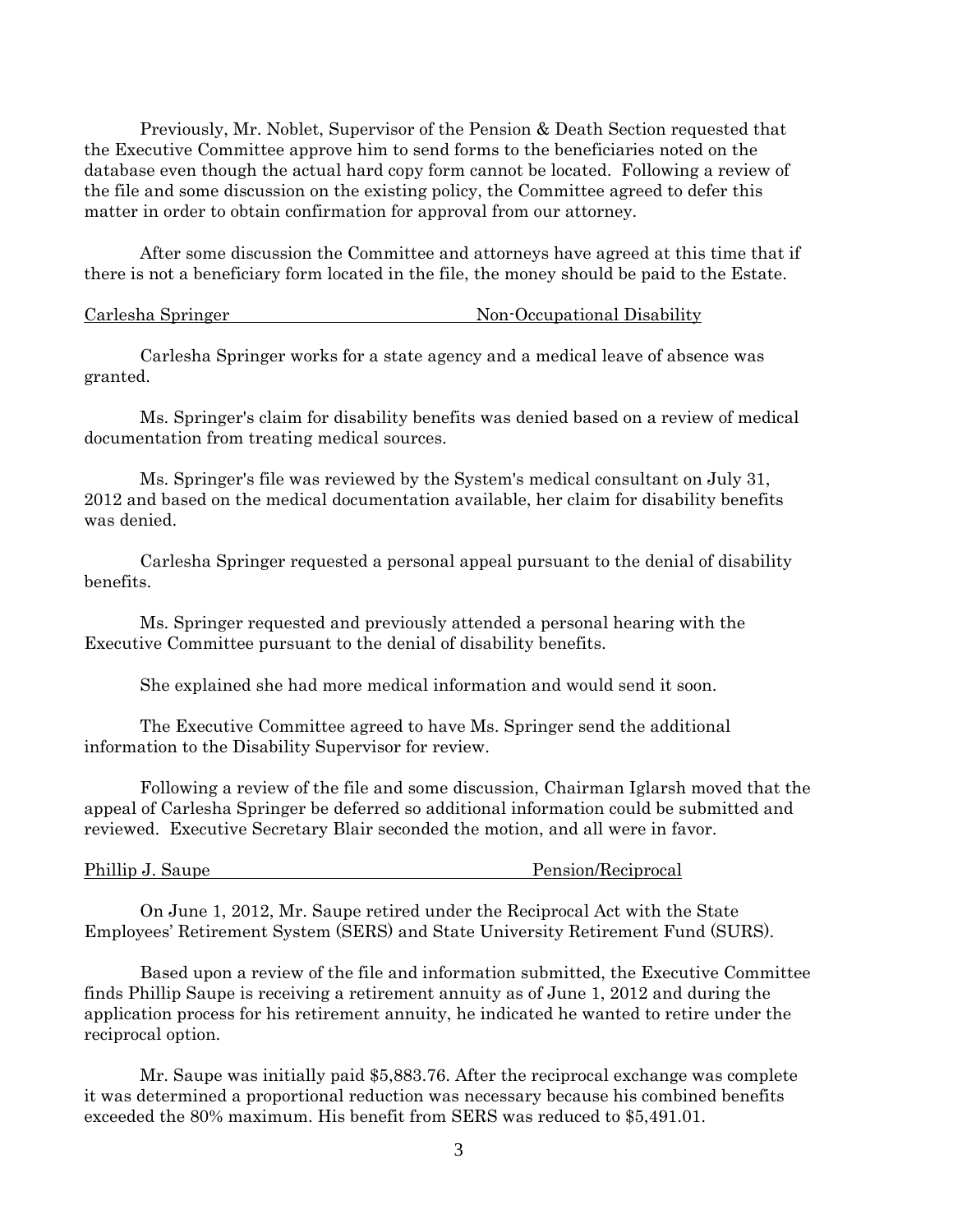In a letter dated November 9, 2012, Mr. Saupe sent in a written appeal to appear before the Executive Committee to appeal the reduction of his SERS pension.

 Mr. Phillip J. Saupe along with his friend Mr. Bruce Bialorucki appeared before the Committee during the December 6, 2012 meeting. A personal hearing was accomplished and a record of this hearing has been made a part of the member's file.

 He stated he doesn't believe that he made any errors and that he should not be punished for our errors.

 Following a review of the file and some discussion, the Committee has recommended that the appeal of Phillip J. Saupe be deferred so that the Supervisor of the Pension Department can contact the SURS office to verify that Mr. Saupe could change his retirement within the provisions of the law.

 Nancy K. Anderson is receiving a monthly pension from SERS. She elected the social security offset removal effective July 1, 2009. She made this election with the mistaken understanding that her husband would be eligible for social security on her record if she predeceased him. She just found out that he is not eligible for social security because he did not participate in social security when he was working.

 Mrs. Anderson requested a personal hearing in a letter dated November 29, 2012. She is requesting SERS to stop her deduction for participation in PA 95-1043 and is requesting a refund of the contributions.

Public Act 95-1043 allowed certain annuitants to elect to reduce their monthly retirement annuity in order to remove the Social Security offset from an SERS widow's or survivor benefit. Election forms were required to be returned by June 30, 2009 in order to determine participation by the effective date of the benefit (July 1, 2009). Prior to July 1, 2009, several members who had returned election forms were allowed to change the election due to the complexity of the issue.

Since July 1, 2009, several retirees have contacted the System regarding misunderstandings on the offset and what their true intent was in making the election. Bob Hicks, former Manager of the Claims Division, proposed the following policy:

Allow staff to permit retirees who returned an election form in a timely manner an opportunity to change the election thru December 31, 2009. For those who elected to participate and now wish to change the election, the 3.825% reduction will be removed from their annuity the first of the month following receipt of the written request (or the first of the month following approval of this policy). For those who elected not to participate and now wish to participate, the annuity will be reduced retroactive to July 1, 2009. Following a review of the Public Act and some discussion, Chairman Iglarsh moved approval of the appeal to change the election thru December 31, 2009. Vice Chairperson Laidlaw seconded the motion and all were in favor.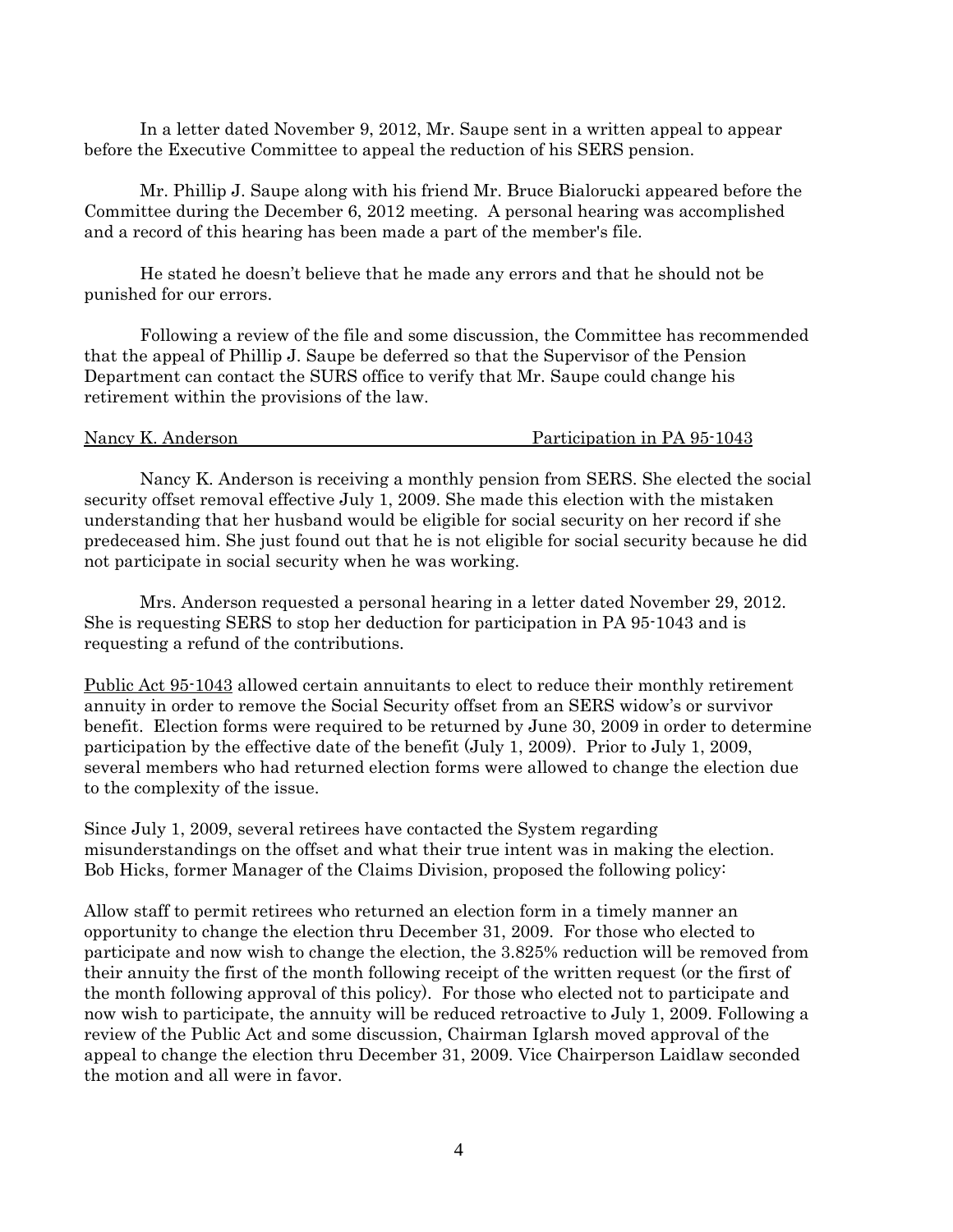Following discussion, the Committee agreed to defer this matter for a pending request to terminate a change in the petition based on the facts and findings in file for presentation at the next meeting.

 Based on request from Mrs. Anderson, her appeal has been amended to delete the request for a refund of contributions.

 After review and some discussion the Committee agreed to let Ms. Anderson stop participation in PA95-1043 but, to deny Ms. Anderson's request for a refund of the money she has contributed.

David Harris Service Request

The System's attorney submitted a recommendation to deny based on the facts and findings on file in this case for the Committee's review. Following discussion, on motion by Secretary Blair, seconded by Chairman Iglarsh, the Committee accepted Recommendation No. 2012-006 in the matter of David Harris.

A copy of this recommendation has been made a part of the member's file.

New Business

Glenn Johnson Pension

 Mr. Johnson is receiving a retirement annuity from the System, with a retirement date of October 1, 2008.

 During the application process for his retirement annuity he elected to participate in the level income option with his pension to be reduced at age 62.

 Based upon a review of the file and information submitted, the Executive Committee finds Mr. Johnson is receiving a retirement annuity as of October 1, 2008 and during the application process for his retirement annuity, Mr. Johnson indicated he wanted to retire under the level income option for age 62.

 Mr. Johnson was notified in accordance with the election at the time of retirement that his benefit would be reduced by the amount of his SSA retirement annuity in accordance with Section 14-112 of the Illinois Pension Code.

 Glenn Johnson requested a personal appeal before the Executive Committee. He is requesting that his level income option be revoked and the overpayment this will cause be waived.

 Following a review of the file and some discussion, Chairman Iglarsh moved to refer the appeal of Glenn Johnson's request to revoke his level income request on his pension application to the System's attorney for a recommendation. Secretary Blair seconded the motion and all were in favor.

John Vicich Temporary Disability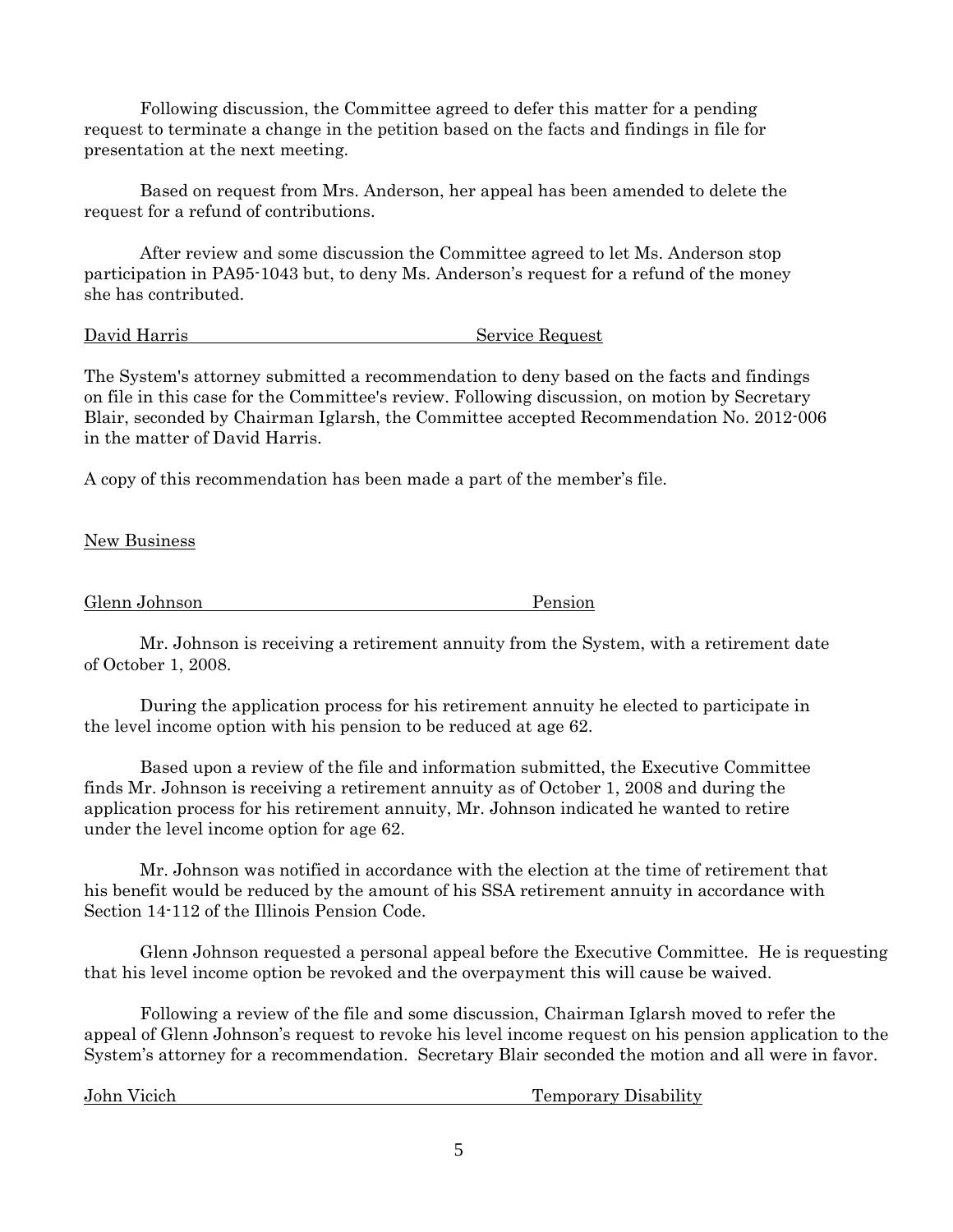John Vicich works for a state agency and was granted a service connected leave of absence.

 Mr. Vicich received occupational disability benefits until July 12, 2012, at which time the benefits were suspended based on a review of his file by Worker's Compensation medical examination on May 17, 2012. Mr. Vicich applied for temporary disability while appealing his workers' compensation claim to Workers' Compensation Commission. The member and his Attorney submitted additional medical information to support the application for disability benefits.

 The entire file was reviewed by the System's medical consultant. The medical information failed to substantiate a disabling condition.

 John Vicich has requested a personal hearing pursuant to the denial of his claim for temporary disability benefits.

 Mr. Vicich, accompanied by his Attorney Mr. Drew Ferracuti, appeared before the Committee. A personal hearing was accomplished, and a record of this hearing has been made a part of the member's file.

 Following a review of the file, Chairman Iglarsh moved to defer for more information in the appeal of John Vicich for temporary disability benefits. Executive Secretary Blair seconded the motion, and all were in favor.

| Michael W. Pigg | Service HB519 |
|-----------------|---------------|
|-----------------|---------------|

 Michael Pigg has requested a personal appearance before the Executive Committee. He is attempting to establish creditable service under the provision of HB519.

 Mr. Pigg's request was previously denied since de did not make a written request by 02/25/10 as required by law.

 Michael Pigg with spouse Shirley Pigg attended a personal hearing with the Executive Committee pursuant to the denial of participation in HB519. He has requested that HB519 be re-opened for him because he did not know about the aforementioned bill until August 2012. He feels he should be allowed to purchase his past service time so that he can retire earlier.

 Based on a review of information and after some discussion, the Committee agreed to refer this matter to SERS' Attorney for recommendation based on the facts and findings in file for presentation at the next meeting.

| <b>Estelle Finnigan</b> | Occupational Disability/12 Months |
|-------------------------|-----------------------------------|
|                         |                                   |

 Estelle Finnigan works for a state agency and a service connected leave of absence was granted.

 Ms. Finnigan's claim for disability benefits was denied due to failure to apply for occupational disability benefits within the proper time frame.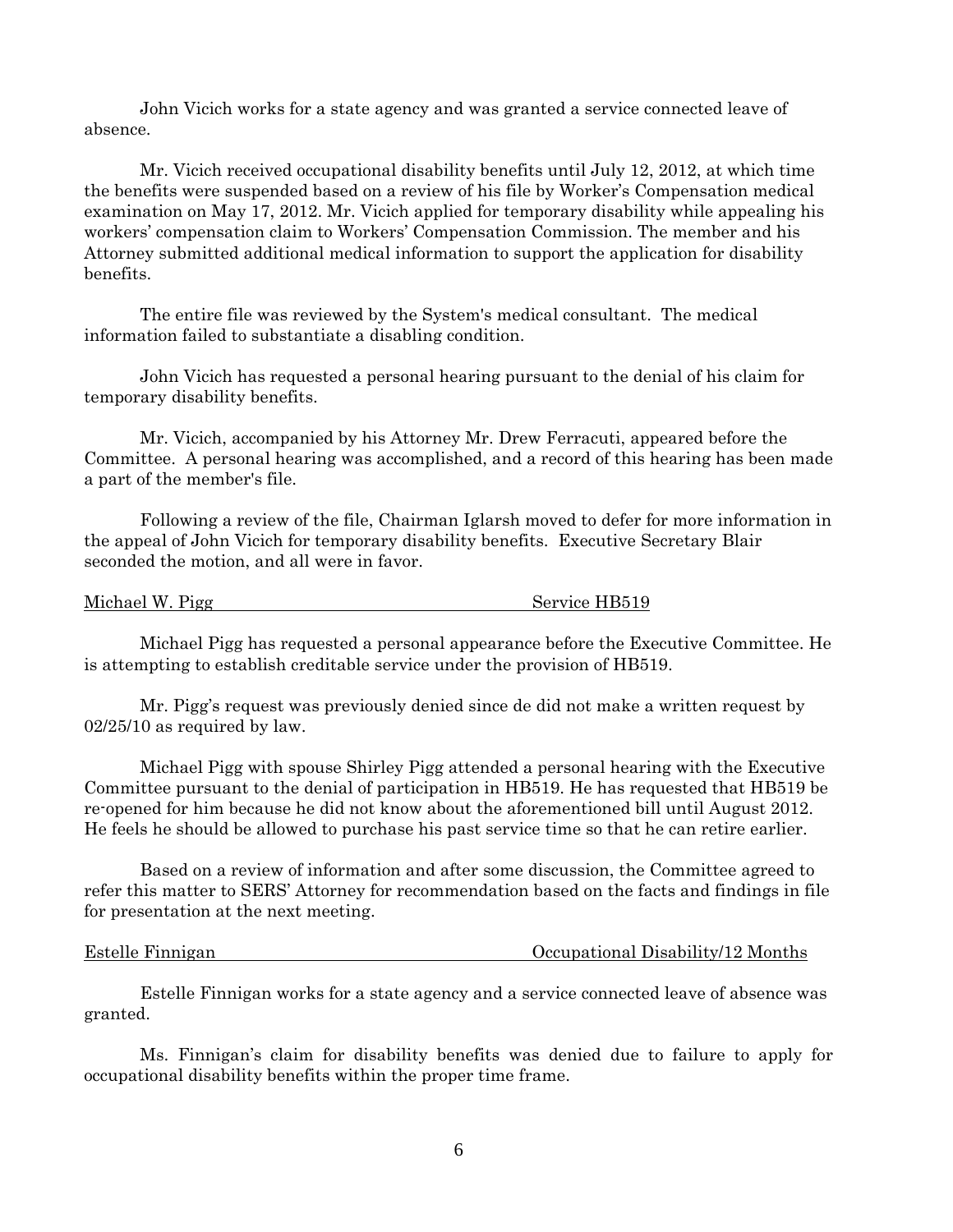Based upon a review of the file and information submitted, the Committee finds Estelle Finnigan works for a state agency and a service connected leave of absence was granted.

 The System did not receive the employee's application for disability benefits within the time limitation pursuant to occupational disability benefits as noted in 40 ILCS 5/14-123, therefore the application was denied.

 Ms. Estelle Finnigan requested a written appeal pursuant to the denial of disability benefits due to late filing, information was received with the appeal request which lists the reasons the employee failed to file on a timely basis.

 Based on the facts of this case and information submitted, the Committee recommends approving Estelle Finnigan's appeal for a waiver of the twelve month filing limitation.

 Following a review of the file and some discussion, Chairman Iglarsh moved approval of the appeal of Estelle Finnigan for a waiver of the twelve month filing time limit for occupational disability benefits. Secretary Blair seconded the motion and all were in favor.

William Murray **Pension/level Income** 

 William Murray is receiving a retirement annuity from the System, with a retirement date of November 1, 2012.

 During the application process for his retirement annuity he elected to participate in the level income option with his pension to be reduced at age 62.

 Based upon a review of the file and information submitted, the Executive Committee finds Mr. Murray is receiving a retirement annuity as of November 1, 2012, and during the application process for his retirement annuity, Mr. Murray indicated he wanted to retire under the level income option for age 62.

 When Mr. Murray received his "NOTICE OF RETIREMENT ANNUITY APPROVAL" letter he realized he had made an error. In accordance with the election at the time of retirement that his benefit would be reduced by the amount of his SSA retirement annuity in accordance with Section 14-112 of the Illinois Pension Code.

 William Murray has sent in a written request to the Executive Committee requesting that his level income option be stopped.

 Based on the facts of this case and information submitted, the Committee recommends denying Mr. Murray's appeal to revoke level income.

 Following a review of the file and some discussion, Secretary Blair moved to deny the appeal of William Murray's request to revoke level income on his pension application. Chairman Iglarsh seconded the motion and all were in favor.

Mary Payne **Pension**/Reciprocal

Mary Payne is receiving a retirement annuity from the System.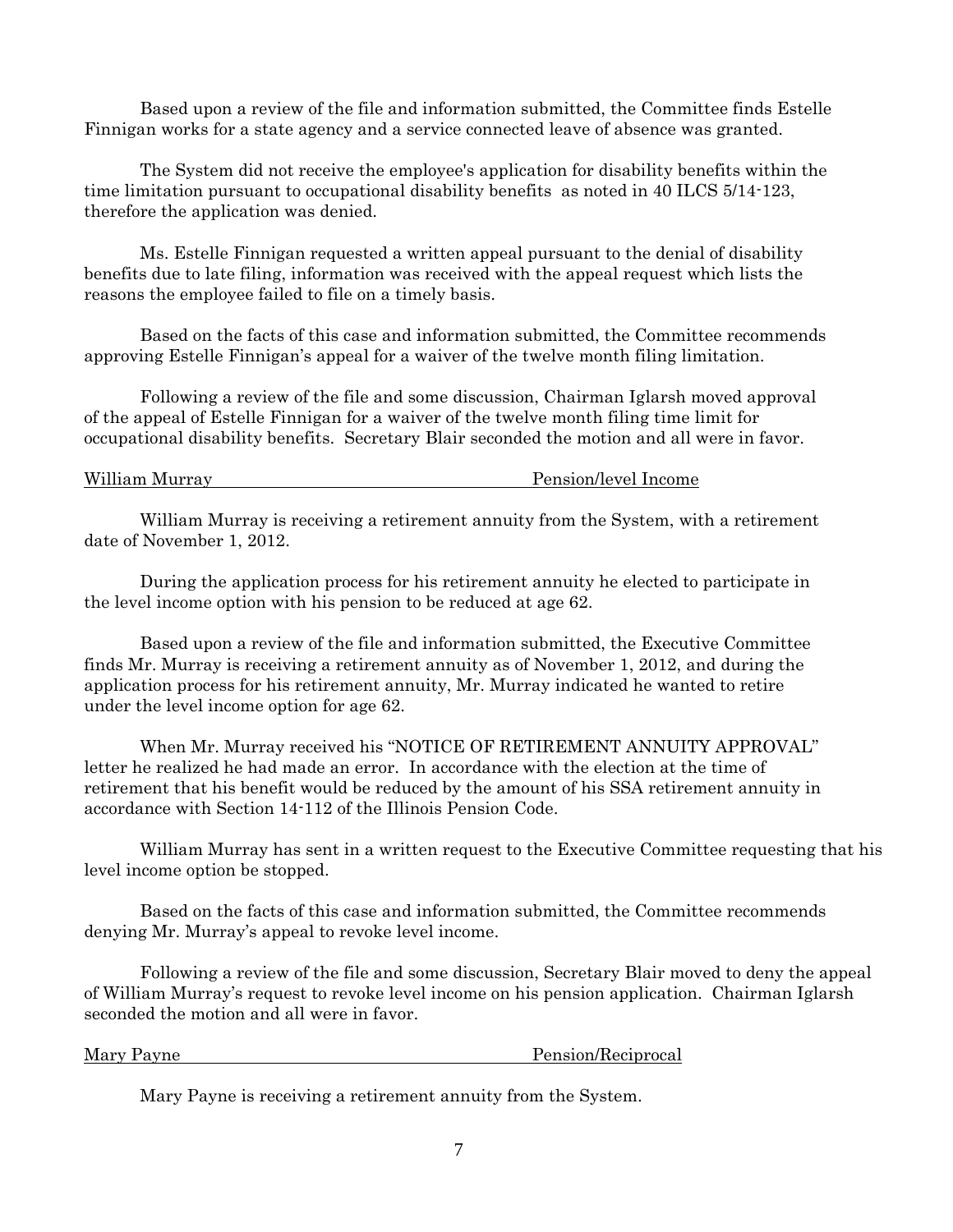Ms. Payne retired effective July 1, 2012 using reciprocity with the State University Retirement System (SURS).

 Based on a review of the file and information submitted, the Committee finds Mary Payne worked for a state agency and retired under the Reciprocal Act.

 It was determined at the time of completion to certify service/wage credits that occupational benefits had been overpaid. Ms. Payne was given excess contribution credit for November and December 1972, which caused an overpayment of a refund.

 Michael Noblet, Supervisor of the Pension & Death Section is asking to eliminate the service and contribution credit which was overstated so as not to compound this error over the lifetime of her annuity so we can correctly certify to SURS.

 Based on the facts of this case and information submitted, the Committee directed staff to process the error refund and correct the account to eliminate the service credit erroneously granted for November and December 1972.

| Nominated Beneficiary Form<br>James Massie (deceased) |
|-------------------------------------------------------|
|-------------------------------------------------------|

 Retiree James Massie passed away on August 13, 2012. At the time of his death it was noted there was only one beneficiary form in the members file and it was not completed correctly.

 The Claims Department is asking if the benefit should be paid to the Estate, or to the children listed on the form.

 Following a review of the file and some discussion staff was directed to pay the benefit to the member's estate.

Terry Hale Pension/Sick & Vacation Credit

 Terry Hale is receiving a retirement annuity from the System, with a retirement date of October 1, 2012.

 Based on a review of the file and information submitted, the Committee finds Terry Hale worked for a state agency and retired, and that his last day of work was September 30, 2012.

 SERS did not receive the employer statement form 3900 until December 28, 2012. Once the calculation was produced, it was discovered that Mr. Hale was four (4) months short of meeting the rule of 85. He is eligible for pension; however, it was reduced by 30 percent.

 Mr. Hale failed to complete the 1404 form to purchase sick & vacation time. At the time of retirement Mr. Hale worked for Choate Mental Health which has since closed down. So in all the confusion an error was made.

 Mr. Hale is requesting to pay for his sick & vacation time which would increase his pension by \$1,101.42.